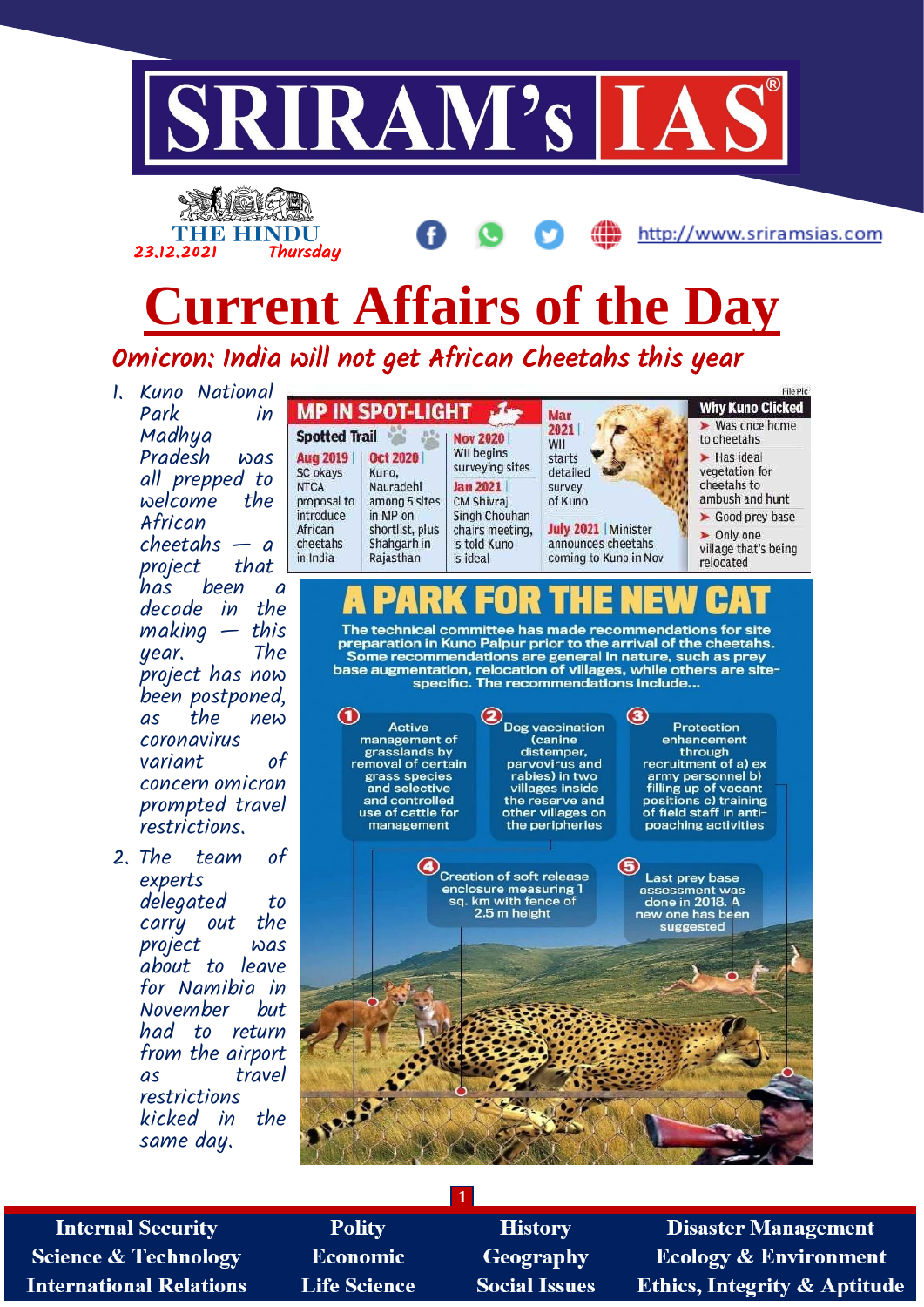





# 'Changes to marriage age will contradict other laws'

1. The amendments proposed to the anti-child marriage law define a child as someone under the age of 21 and contradicts laws where the legal age competence is recognised as 18. This, experts say, may criminalise young people.

2. The Prohibition of

Who's a child? | While most laws fix 18 as the age when one ceases to be a child, there are exceptions:

The Majority Act, 1875 sets the age of majority at 18 • 61st Constitutional Amendment Act fixes the minimum voting age at 18 POCSO Act, 2012 and

Juvenile Justice Act, 2015 define a child as someone under the age of 18



Right to Education Act, 2009 says a child is someone between the ages of six and 14

Child Labour Amendment Act, 2016 says a child is someone under the age of 14 and an adolescent is aged between 14 and 18

Marriage (Amendment) Bill, 2021, which seeks to raise the age of marriage for women to 21, amends the definition of child to mean "a male or female who has not completed twenty-one years of age".

- 3. It overrides personal laws of Hindus, Christians, Muslims and Parsis, as well as the Special Marriage Act, 1954.
- 4. The Lok Sabha has referred this Bill to a Standing Committee after MPs demanded deeper scrutiny and wider consultations.

#### Conflict with other laws:

- 1. It may be patronising and patriarchal to call someone over the age of 18 a 'child', ready and fit to vote but not to marry.
- 2. The Majority Act, 1875 defines the age of majority as "the age of eighteen years and not before", and as 21 years if a guardian is appointed.
- 3. Under the Indian Contract Act, 1872 a person should have attained the age of majority in order to be able to enter into a contract.
- 4. The law to punish sexual crimes against children, the Protection of Children from Sexual Offences (POCSO) Act, 2012 too recognises a child as someone under the age of 18 years and thereby implies that the age of consent for sex is also 18 years.

| <b>Internal Security</b>        | <b>Polity</b>       | <b>History</b>       | <b>Disaster Management</b>              |
|---------------------------------|---------------------|----------------------|-----------------------------------------|
| <b>Science &amp; Technology</b> | Economic            | Geography            | <b>Ecology &amp; Environment</b>        |
| <b>International Relations</b>  | <b>Life Science</b> | <b>Social Issues</b> | <b>Ethics, Integrity &amp; Aptitude</b> |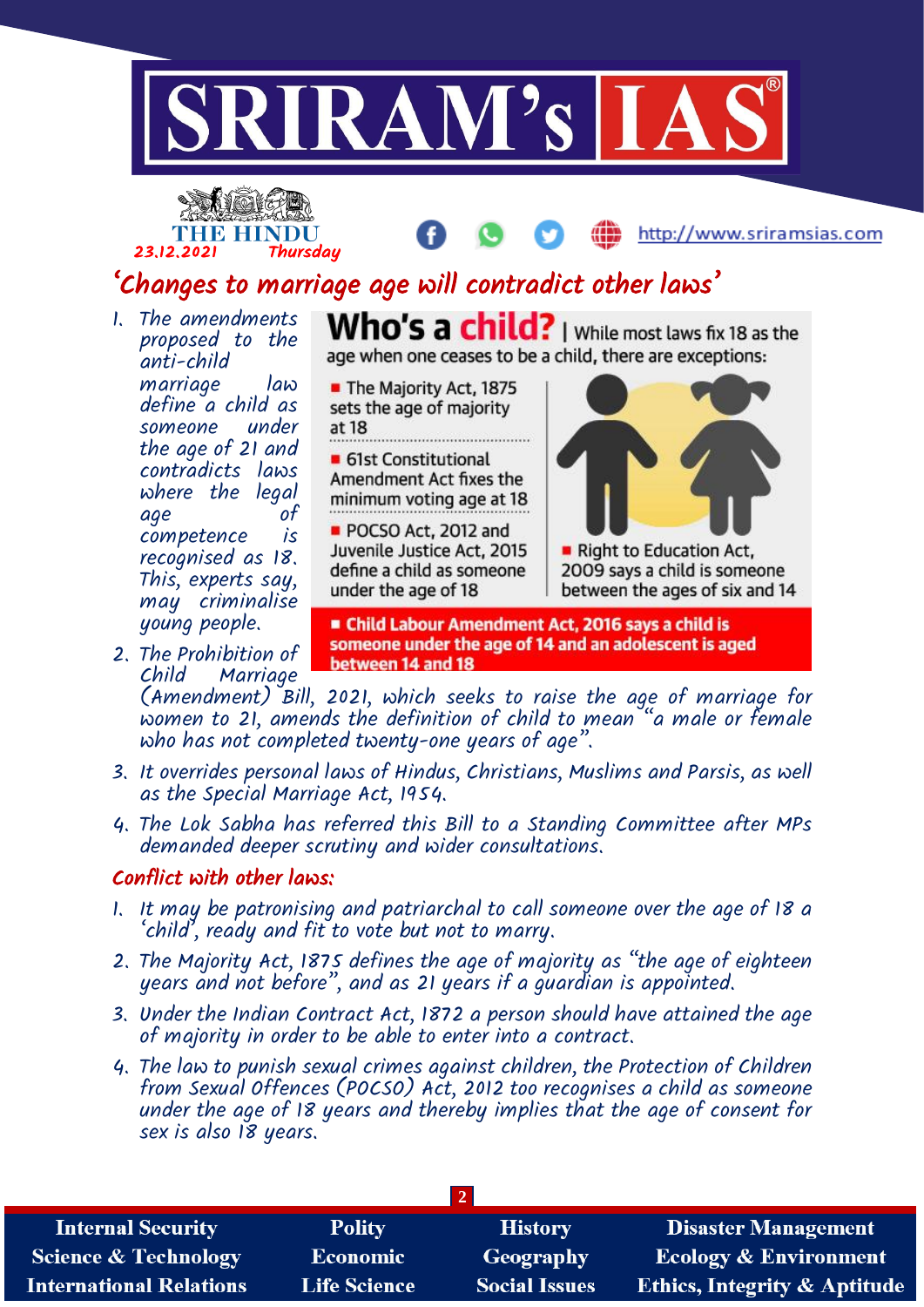

http://www.sriramsias.com



5. The law that deals with juvenile offenders (or children in conflict with the law) and children who need care and protection, that is, the Juvenile Justice (Care and Protection) Act, 2015 does the same.

- 6. Under the Right of Children to Free and Compulsory Education, 2009, which guarantees access to education, a child is someone between the ages of six and 14 years.
- 7. Whereas under the anti-child labour law or the Child Labour (Prohibition and Regulation) Act, 1986, which prohibits the engagement of children in all occupations and bans adolescents in hazardous occupations, a child is "a person who has not completed his fourteenth year of age" and an adolescent means "a person who has completed his fourteenth year of age but has not completed his eighteenth year".

At one level, we say that the age to enter into contracts and to vote in 18 years. We are recognising that a person has the mental capacity to make decisions that will affect her life commercially or as a citizen, but at the same time when it comes to her personal life, she doesn't have the right to make decisions. The proposed law makes an artificial distinction. By making marriages under 21 years invalid, we are criminalising those who marry under this age and depriving them of protection under the law.

## Life expectancy reduced in 2020 after steady increase for 15 years: Study

- 1. The reduction of life expectancy across the globe during the first year of the novel coronavirus disease (COVID-19) pandemic was alarming, reversing progress made in past years, according to a new study.
- 2. Observed life expectancy in 2020 reduced in 29 of the 37 countries surveyed compared to the expected figures. It decreased by 1.1-2.3 years for men and 1.1-2.1 years for women.
- 3. Life expectancy, a widely used metric of mortality, is an indication of how long on average people can expect to survive if the age-specific mortality rates of that year remain constant for the remainder of their life.
- 4. Russia recorded the largest drop in life expectancy  $-$  for men it fell by 2.33 years and for women by 2.14 years. This was followed by the United States, where the figure for men reduced by 2.27 years and by 1.61 for women.

| <b>Internal Security</b>        | <b>Polity</b>       | <b>History</b>       | <b>Disaster Management</b>              |
|---------------------------------|---------------------|----------------------|-----------------------------------------|
| <b>Science &amp; Technology</b> | Economic            | <b>Geography</b>     | <b>Ecology &amp; Environment</b>        |
| <b>International Relations</b>  | <b>Life Science</b> | <b>Social Issues</b> | <b>Ethics, Integrity &amp; Aptitude</b> |